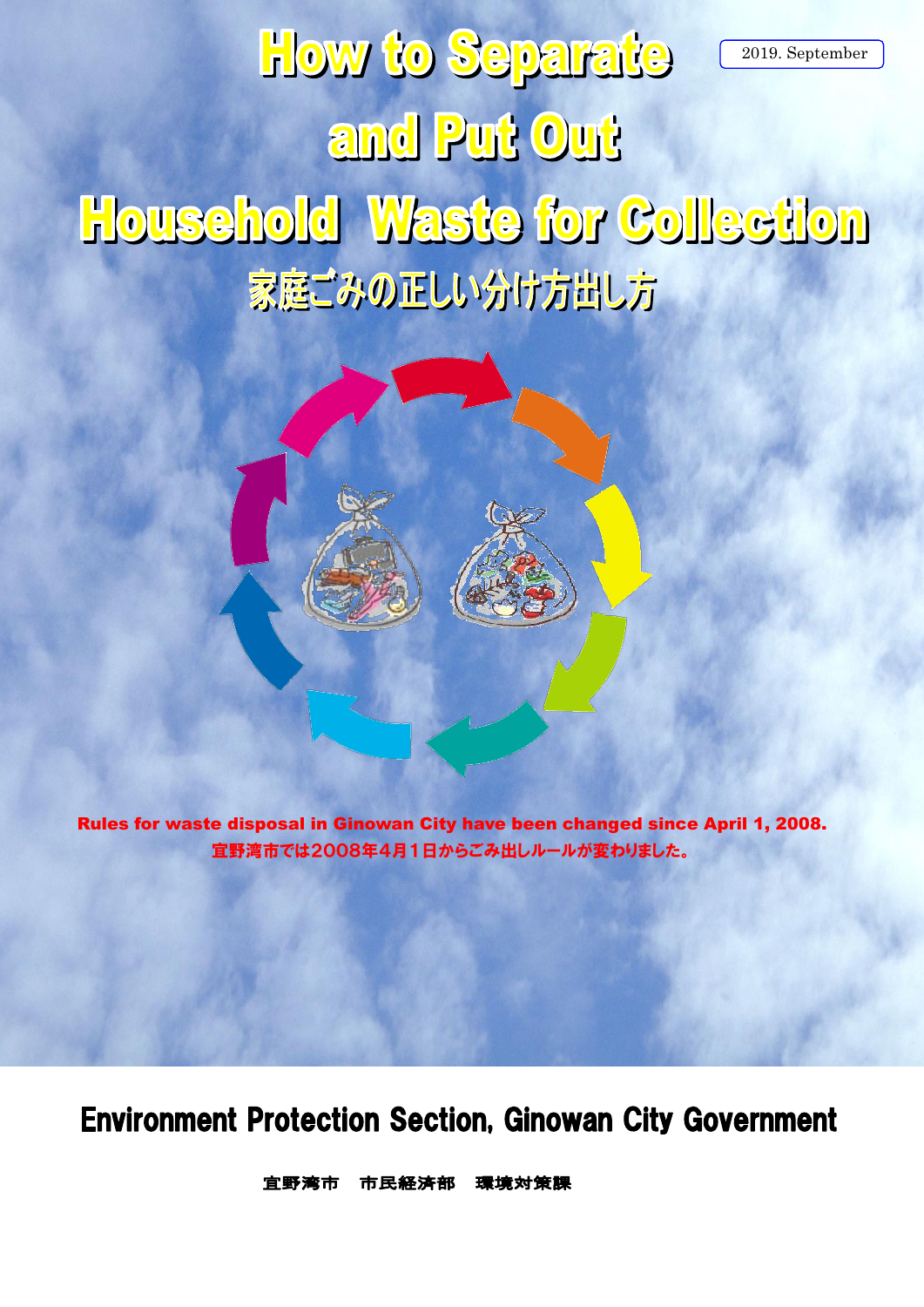## **ALL AREA**

How to Separate and Dispose of Household Waste for collection

家庭ごみの正しい分け方出し方

Rules for waste disposal in Ginowan City have been changed since April 1, 2016. 宜野湾市では2008年4月1日からごみ出しルールが変わりました。

Ginowan City conducts door-to door garbage collection. Please put out your waste in front of your house by 8:00 a.m. on the appropriate collection day. 宜野湾市は、戸別収集です。ごみは自宅の門の前に朝8時までに出してください。







Ginowan city designated waste bags can be purchased at supermarkets and convenience stores in Ginowan city. 指定ごみ袋は、市内のスーパーやコンビニエンスストアで購入できます。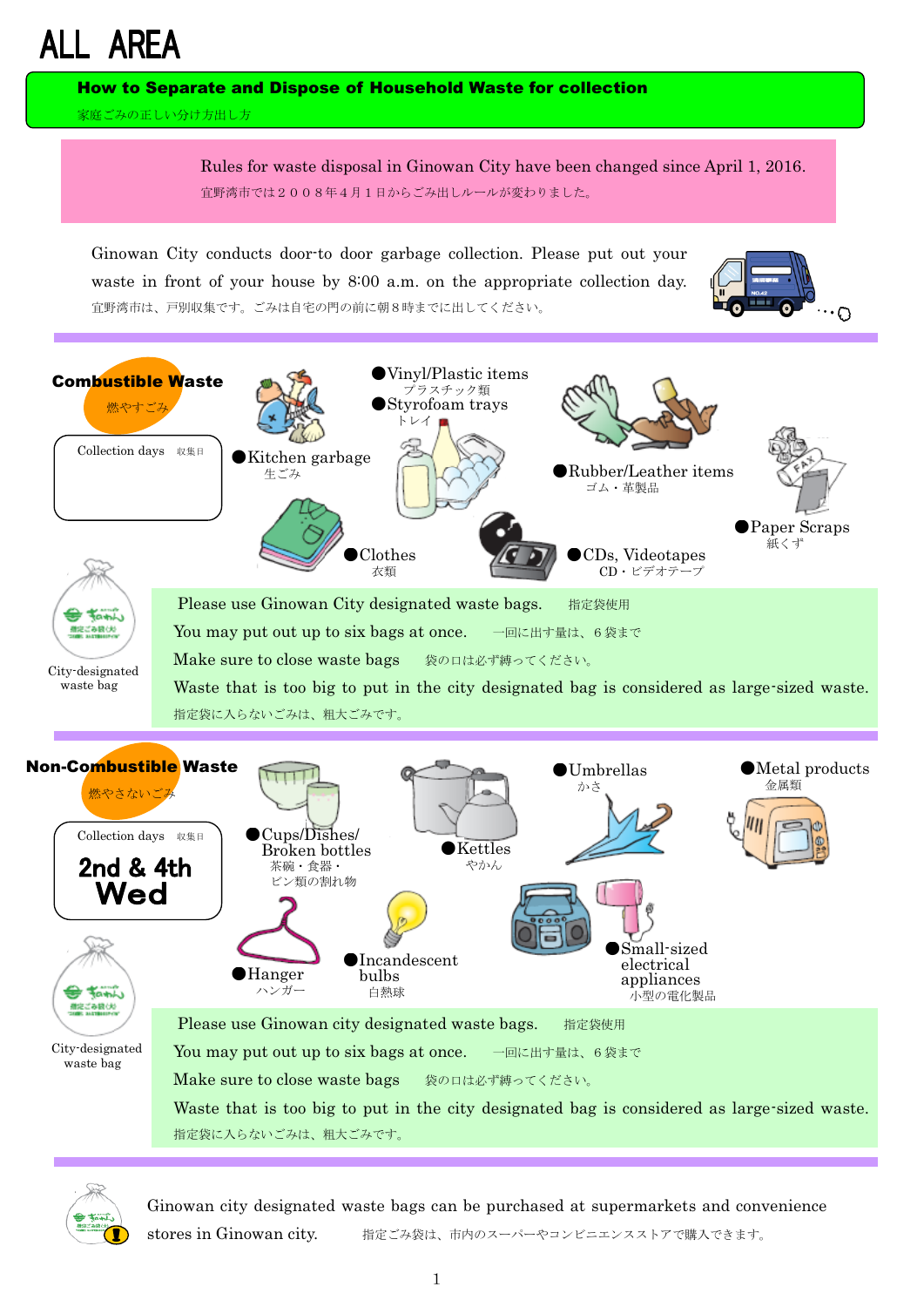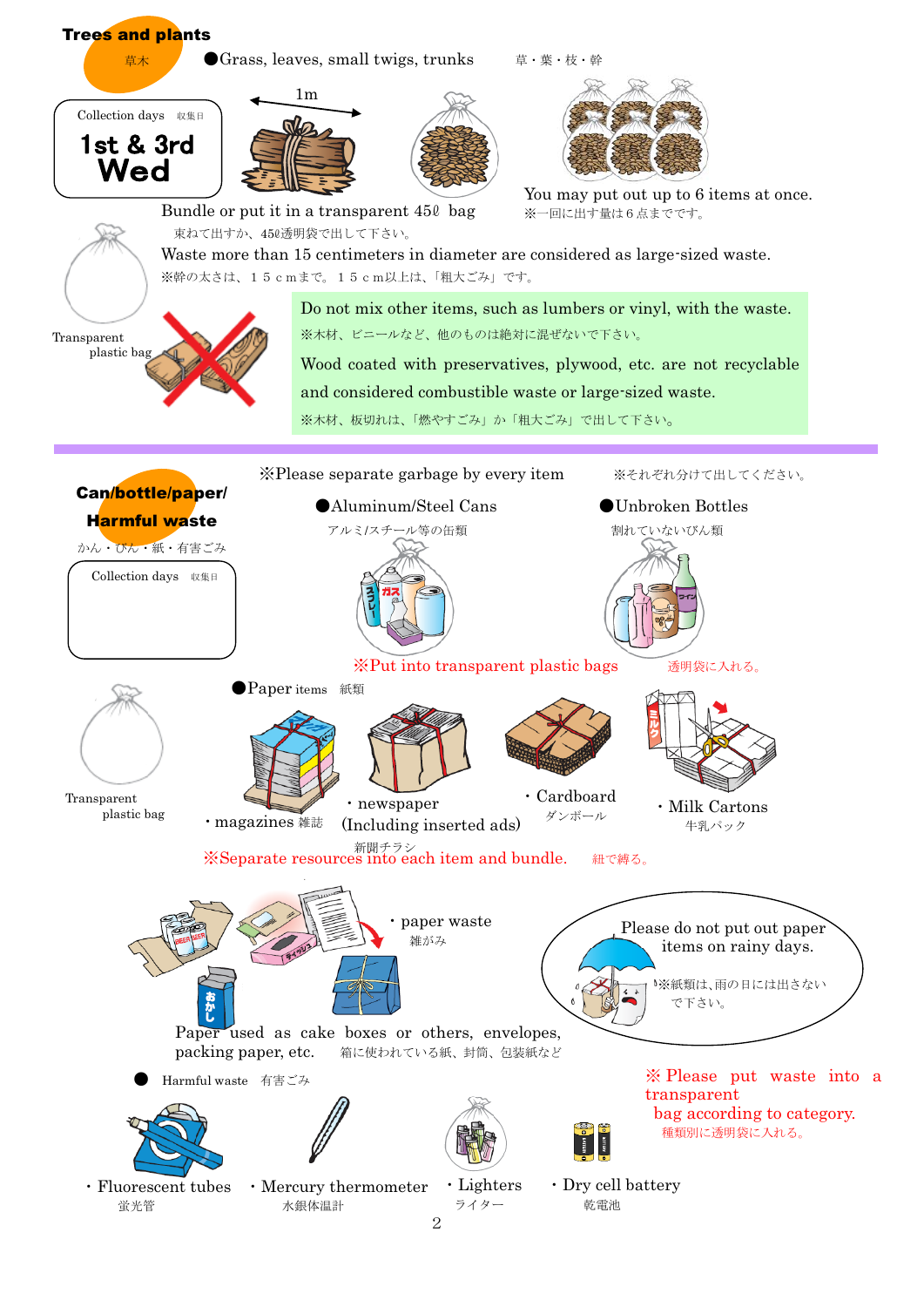

Collection days 収集日



キャップとラベルを必ず外してください。

Please rinse out bottles

Remove all caps and labels from PET bottles.



Recyclable PET bottles carry this logo.

※このマークが付いているものです。









City-designated waste bag



・iron dumbbells 鉄アレイ ・stoves ガスコンロ ・Oil-heater 石油ストーブ 大ごみ処理券を貼って出してください。

ストーブは、指定袋に入っても粗大ごみです。ガスコンロ、電子レンジは、指定袋に入る大きさでも、粗

#### How to Dispose of Large-sized Waste 粗大ごみの出し方

Reservation: Environment Protection Section, Ginowan City Government Tel: 893-4140 宜野湾市役所環境対策課へ受付 電話番号:893-4140 Although we take<br>appointments by phone. appointments by please make an effort to come in to our office as much as possible to avoid confusion ※できるだけ、来所して下さい。

Please provide us with your name, address, and telephone number, as well as a brief description and number of items. ①住所、②名前、③電話番号、 ④出すごみの内容と数を伝え る。

Please put a disposal ticket on each large-sized waste and put out the waste by 8:00 a.m. on the collection service day.

粗大ごみ1個、又は一束につき処理 券1枚を貼り、指定された日の朝 8 時までに出して下さい。



Ginowan city disposal tickets and waste bags can be purchased at supermarkets and convenience stores in Ginowan city.

粗大ごみ処理券と指定ごみ袋は、市内のスーパーやコンビニエンスストアで購入できます。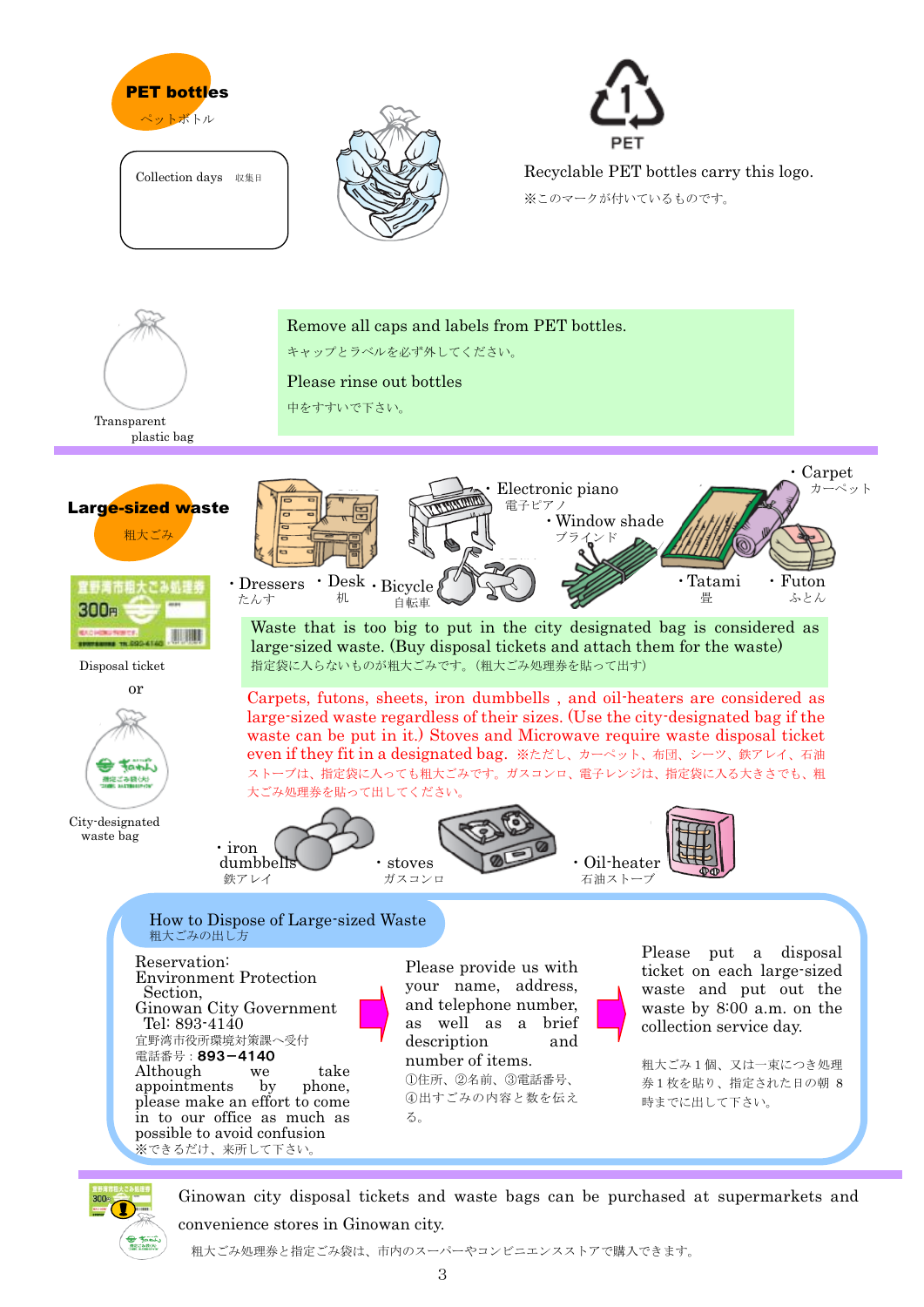#### Please go to the store where you purchased the article or a private Items that cannot be collector. Recycling and collect fee applies. collected by Ginowan City ※買ったところに引き取ってもらうか、専門の処理業者に処分させてください。有料です。 市では収集できないもの 産業廃棄物 科学 נמ 寧島 ・Business-Generated Waste ・Chemicals ・Fire extinguisher・Compressed ・Tank(Soil and Sand, Timber) 消火器 Gas Cylinder 科学薬品 タンク 産業廃棄物(土砂、砂、材木) ガスボンベ ・Waste Oil from Automobiles 車の排油 ・Tires**Motorcycles** ・Pianos タイヤ バイク ピアノ

Electronic Waste (TVs, Refrigerators, Washing Machines, Air Conditioners, Clothes dryers, and Personal Computers) are not collected.

家電粗大ごみ(テレビ、冷蔵庫、洗濯機、エアコン、衣類乾燥機、パソコン)は、収集できません。







 When disposing of TVs, Refrigerators, Washing Machines, Air Conditioners, contact the appliance store at which you purchased the item.

テレビ、冷蔵庫、洗濯機、エアコンは販売店に引き取らせてください。販売店に引き取らせてください。







Personal Computers need to be collected by the manufacturer.

パソコンはメーカーに回収を申し込んでください。



A large amount of waste 一時多量ごみ If you wish to dispose of more than 6 items at once, please contact a private collector. Collection fees apply. 指定袋6袋以上の引越しなどによる多量ごみは有料で自己処理して下さい。